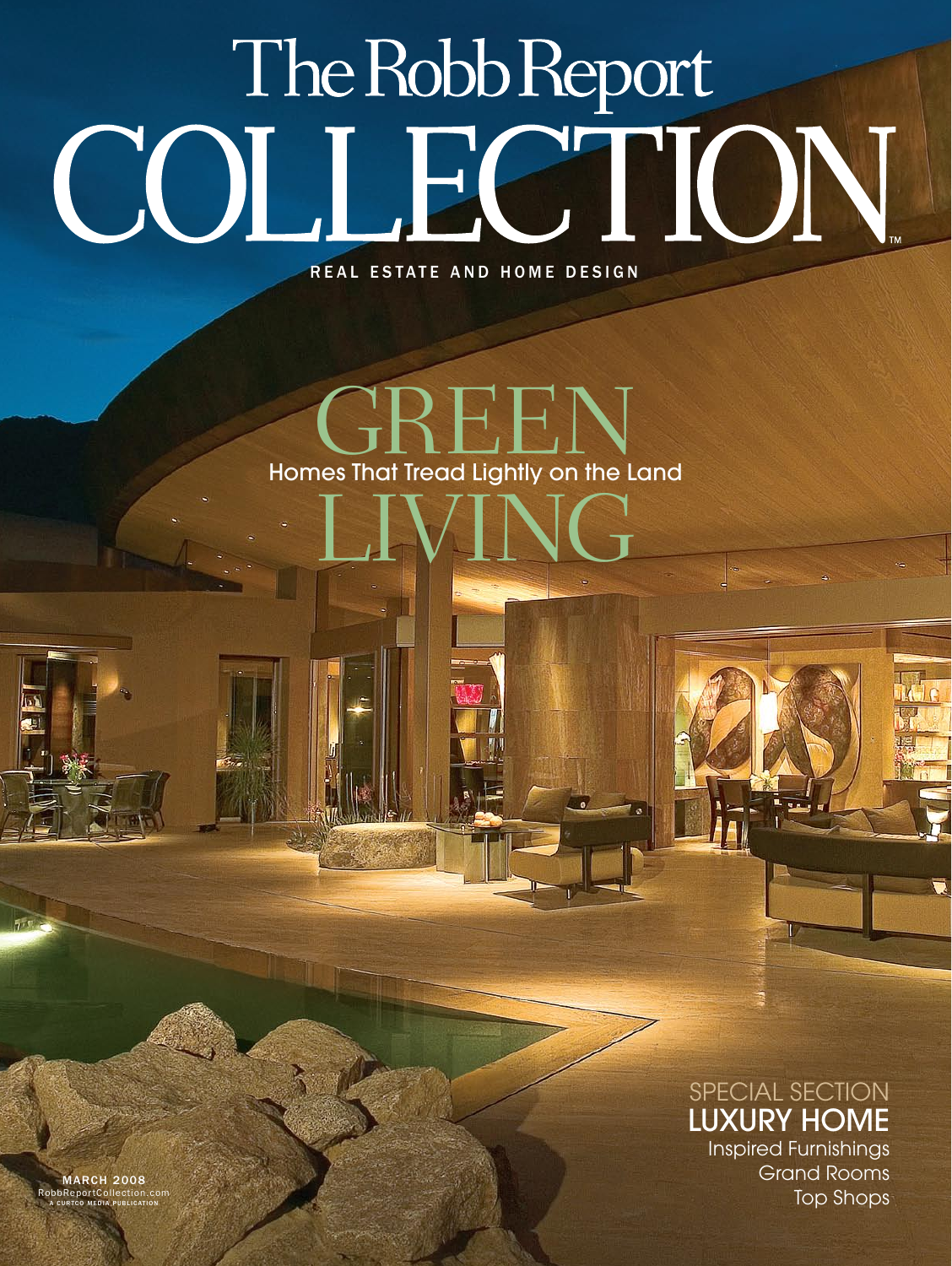March 1

j,

## Cool Intentions

Architect Narendra Patel brings sustainability to the desert.

BY ERIKA HEET

P H O T O G R A P H Y B Y A R T H U R C O L E M A N

*Narendra Patel uses green building methods in his California desert houses. This page: Diamond Residence at Bighorn Golf Club in Palm Desert. Opposite: Eagle's Wings, also at Bighorn Golf Club, was built around natural rock formations.*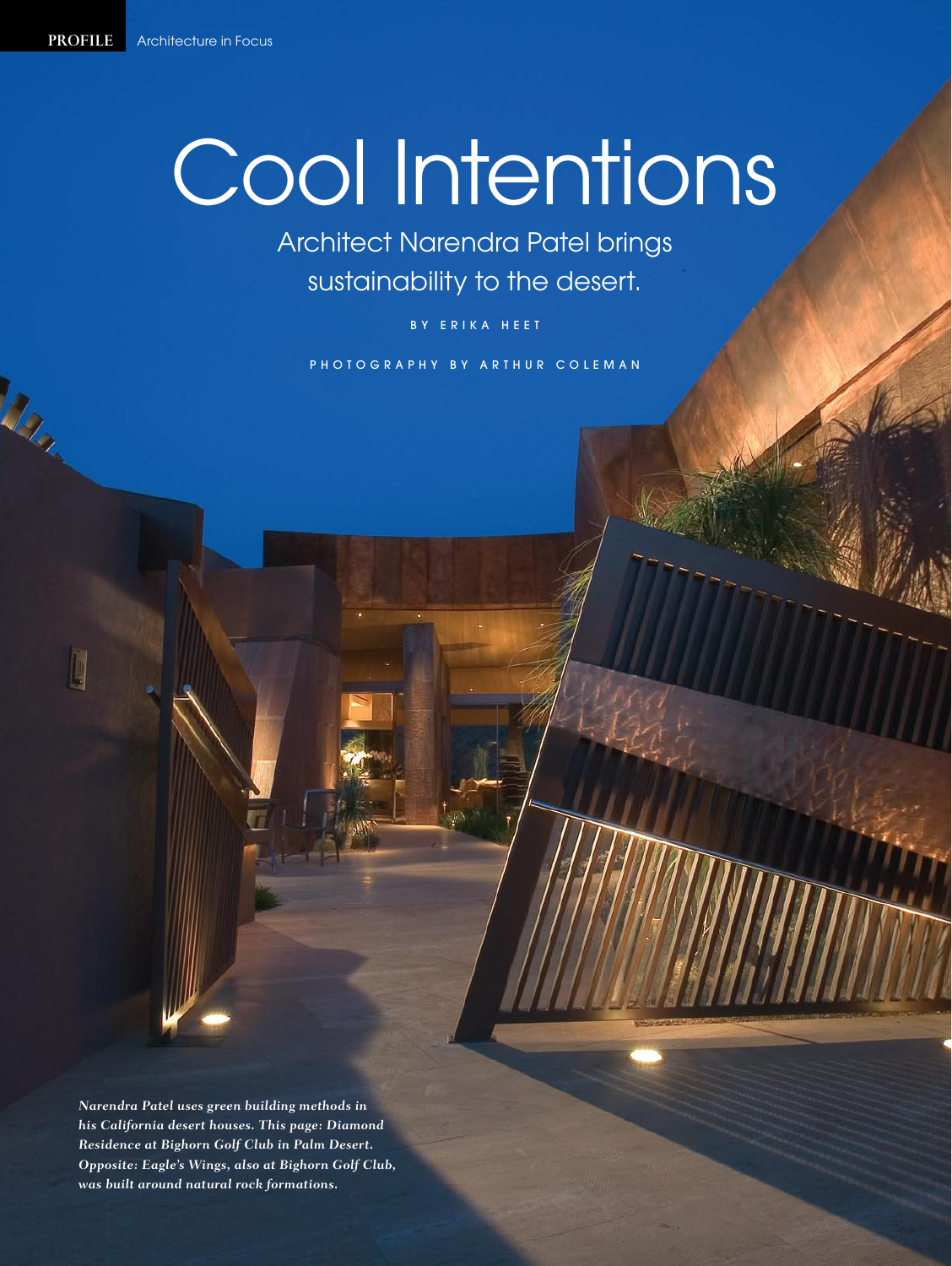

e wanted to be part of a positive impact," says architect Narendra Patel, who has been using green methods to build his signature California desert houses for the better part of his career. "We have an obligation to do everything we can to use sustainable design—it's good for the environment, the country and the world." With the recent rapid developments in green technology, Patel is already retrofitting ecofriendly houses he built a decade ago with even greener

elements. "I wish I had been able to employ photovoltaic panels and fuel cell technology 10 years ago," he says. "But luckily, these things can be added to houses fairly easily."

Born in India, educated in Canada and trained in the south of France ("doing cookie-cutter *maison* Provence projects"), Patel began experimenting with modern touches simple lines, floor-to-ceiling glass early in his practice. After settling in the California desert community of Rancho Mirage, he combined his brand of modernism with a heavy use of wood and stone conducive to the setting, and his particular style was born. It wasn't long before Pa-

tel incorporated photovoltaic (solar) panels, recycled and recyclable building materials, natural ventilation systems designed to reduce energy consumption, and low-VOC (volatile organic compound) finishes.

At Eagle's Wings and Diamond Residence—two Patel houses located in the private Palm Desert golf community of **Bighorn**—natural materials are celebrated and integrated into the design, rather than dug out and cast off the jobsite. In a reverent nod to early modernists Wright and Lautner, in some places the houses are built around boulders that occur naturally in the landscape. The homes are low-slung, with sweeping wood ceilings dappled with soffit lighting resembling a starry night sky—a not-atypical look for the area, but memorably executed and powered, in part, by the sun.

"The first question some clients ask is, 'How much more is this going to cost?' " notes Patel, who himself lives in a green home. "We explain all the economical ad-

> vantages; for example, photovoltaic panels require an initial investment, but within six years they are paid for, with residents then looking at free electricity for the rest of their lives," he says. "My clients are very intelligent people. Once they understand the whole picture, most of them agree to incorporate the features."

> In addition to his residential commissions, Patel is at work on several commercial projects, including the Henderson Community Center in Palm Desert, which will seek Platinum LEED certification, and a fivestar hotel located in Guangzhou, China, on track to being the greenest one of its kind in the world. Expected

to be finished in two years, the Mayland Seaside Hotel "will actually make more energy than it consumes," he says.

"You can have luxury and reduce your carbon footprint at the same time," continues Patel. "We are facing environmental problems right now. As an architect, I feel it is my responsibility to do something about it rather than just talk about it."  $\Box$ 



*Patel Architecture, 760.776.5031, www.patelarchitecture.com*

This locked PDF is made available by Robb Report®, a CurtCo Robb Media, LLC publication. This does not constitute an endorsement, implied or otherwise, by CurtCo Robb Media, LLC. It may not be printed or sold by anyone oth alterations in whole or in part without prior written permission is strictly prohibited. This locked PDF may not be transmitted via e-mail, fax, website or any other content transmission mechanism considered unlawful. Any property of the Copyright holds. In no event shall CurtOs Robb Media, LLC and/or its respective suppliers be liable for any specifie indried troosequented lad anages or any damages or any damages or any damages whatsower r service names are trademarks of CurtCo Robb Media, LLC. Without CurtCo Robb Media, LLC's prior permission, you agree not to display or use in any manner, CurtCo Robb Media, LLC's Marks. Subscriptions and back issues (800)